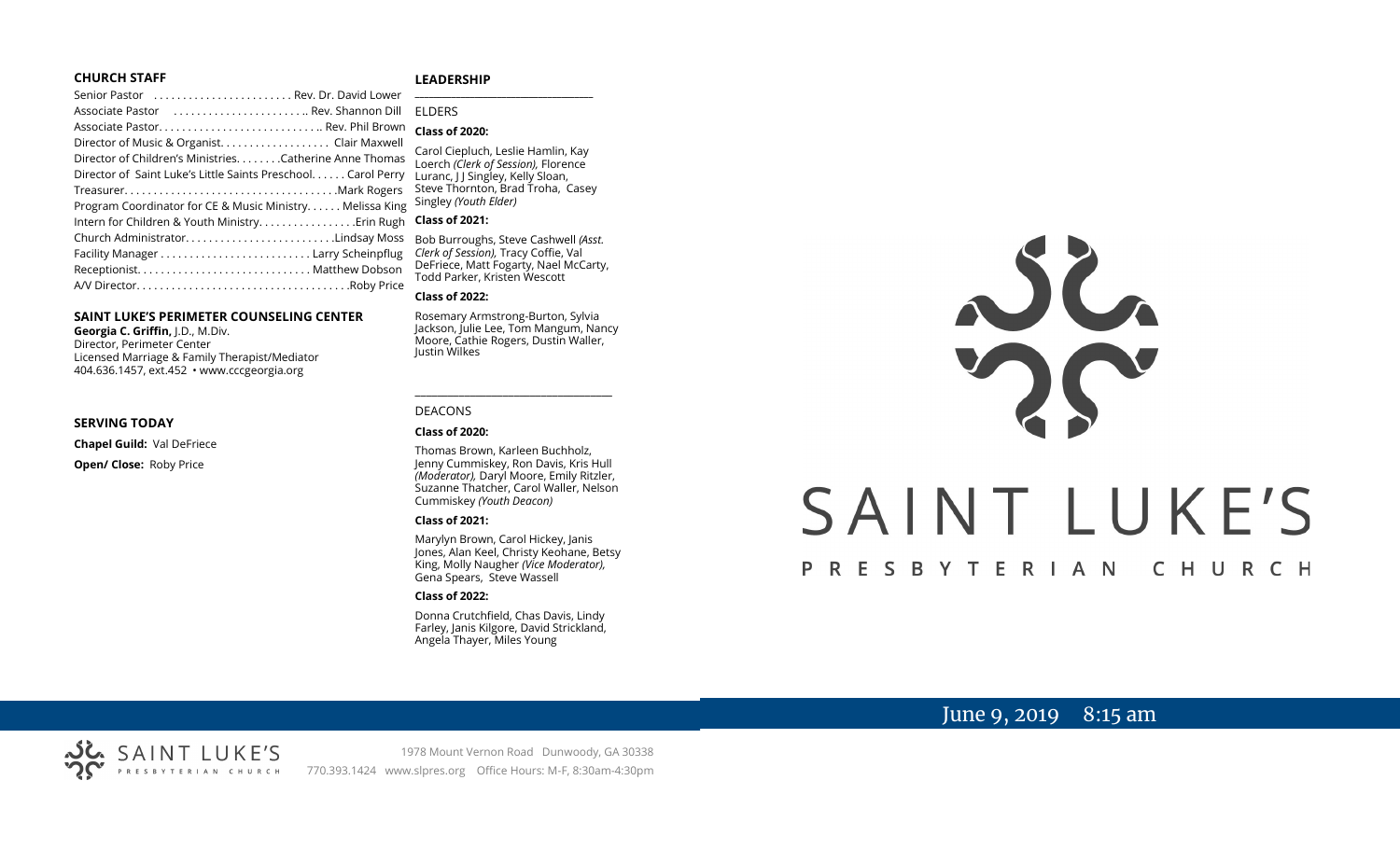

1978 Mount Vernon Road • Dunwoody, Georgia 30338 770.393.1424 • www.slpres.org

# **June 9, 2019**

Day of Pentecost

## **Liturgical Color:** Red

*Liturgical colors can orient us to the season of the church year and help to engage the sense of sight in worship. Red is the color for Pentecost and is often used for ordination services.*

# **SUNDAY SCHEDULE**

8:15am Chapel Communion Service 9:15am Sunday School 10:30am Sanctuary Worship Service *Nursery available at all services and Sunday School.* 

# MISSION

Responding to God's call and empowered by the Holy Spirit, we invite all to join us in knowing, serving, and sharing Jesus Christ here and around the world.

VISION To be a beacon of faith, hope, and love– every member an active disciple in Christ's ministry.

# **WELCOME, GUESTS!**

**DURING** the Welcome, please print the requested information on the Friendship Pad and pass the Friendship Pad down the pew.

**AFTER** the worship service, please join us outside the Chapel where our Pastors will be available to answer questions and provide you with a loaf of freshly-baked bread.

**FOR MORE** information about our programs, ministries or membership, please contact one of our Pastors at 770.393.1424, or visit our website: slpres.org.

# **THAT ALL MAY WORSHIP**

**ASSISTIVE** hearing devices, large print hymnals, large print bulletins and back cushions are available. Please contact an usher for further assistance.

**CHILDREN** are a precious part of our church family, and we welcome them in worship. Worship activity sheets and tactile activities are available on the table just outside the Chapel doors. For your convenience, there is a Family Restroom located in the administrative office's hallway, on the first floor, near the main lobby.

SUNDAY SPOTLIGHT: For information on all activities and events at Saint Luke's, please go to slpres.org.

> **VBS THIS WEEK—**ROAR Vacation Bible School launches the safari tomorrow! Thanks a jeepload to our almost 100 volunteers for helping 125 children learn that "Life is Wild; God is Good." We are grateful for prayers as our fun faith adventure begins.

## **JUNE/JULY KIDS' SUNDAY SCHEDULE —**

8:15 - 9:15 - Child care for all ages 9:15 - 10:15 - No Sunday School; Child care for all ages 10:15-11:30 - Child care for younger children continues; kids in PreK through 1st grade are invited to Faithful Friends for a Whirl video and Bible lesson after Tell Us Our Story in 10:30 am worship.

**JULY 4TH PARADE & DECORATING —**Help decorate the Saint Luke's parade float on July 2, from 4—8 pm in the Great Hall. Dinner provided. Walk in the parade or hand out water at the Saint Luke's water station on July 4th! Contact Kelly Sloan at kellymsloan@yahoo.com for more details.

**SAVE THE DATE: 50th ANNIVERSARY**— Join us on **September 15,** as we celebrate 50 Years of Faith & Family at Saint Luke's!

**CALL FOR ART—** In honor of Saint Luke's upcoming 50th anniversary, we're calling artists of all ages to create a visual representation of Saint Luke's. All submissions will be displayed on September 15 and included, if desired, in a silent auction. Questions? Contact lindsaymoss@slpres.org.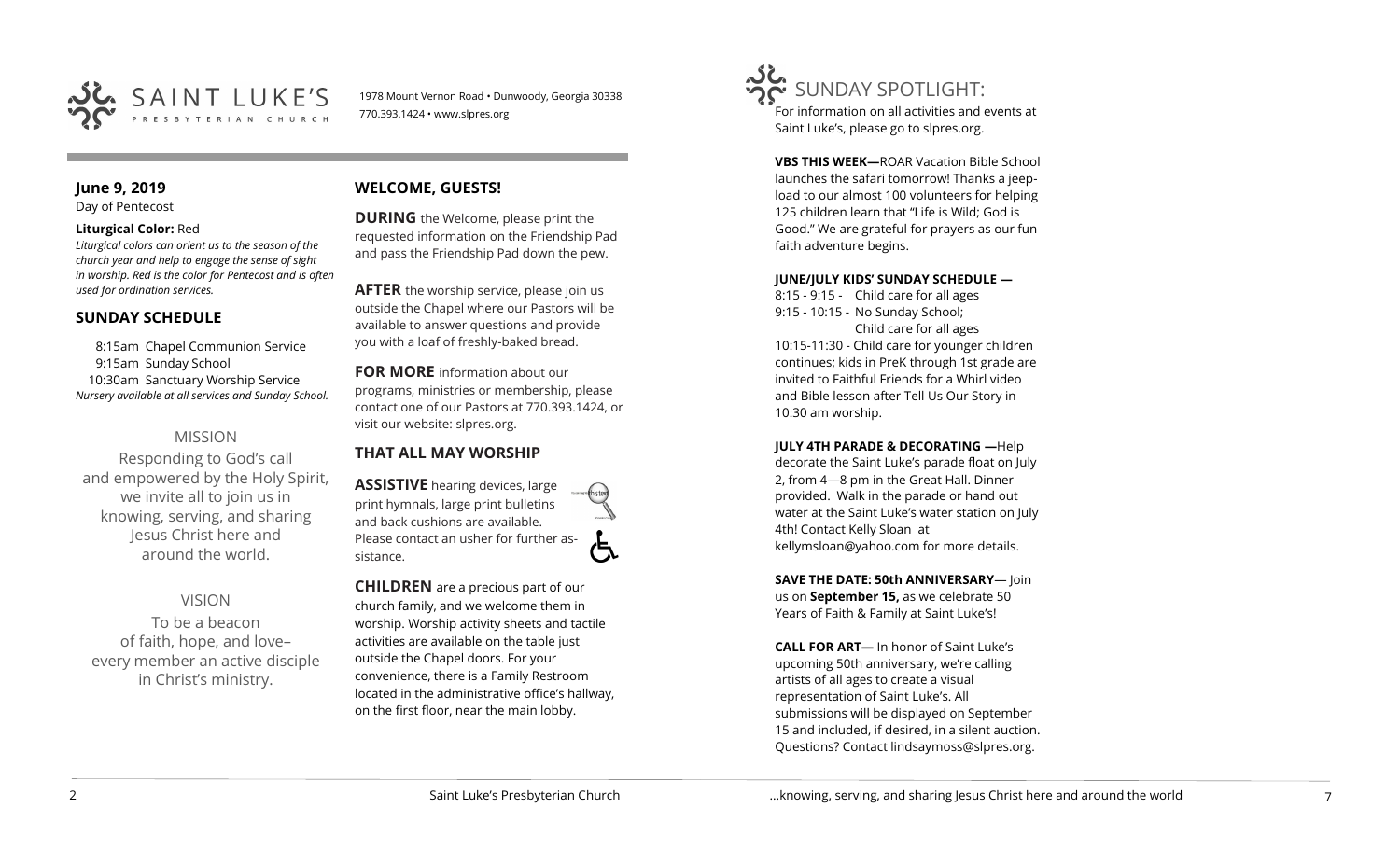

# **In Preparation for Worship**

O Holy Spirit, descend plentifully into my heart. Enlighten the dark corners of this neglected dwelling and scatter there Thy cheerful beams." *- Saint Augustine*

**Prelude** Spirit of God, Descend Upon My Heart *arr. Joe Utterback* 

## **Welcome and Announcements**

**Call to Worship\*** Psalm 17

Leader: Alleluia! Christ is risen. **People: He is risen indeed. Alleluia!**

**Opening Hymn #289\*** On Pentecost They Gathered

## **Prayer for the Day\***

Living God, you breathed your Spirit of life into us and placed us on this earth to care for your creation. We confess that we have exploited your good gifts and have not been faithful stewards of your world. Send your Spirit to us once again, and forgive us, that we may live in peace with all creation. Amen.

# **Song of Praise #591\***

**Halle, Halle, Halle-lujah! Halle, Halle, Halle**-**lujah! Halle, Halle, Halle**-**lujah! Hallelujah! Hallelujah!**

# **Passing the Peace of Christ\***

Leader: May the peace of Christ be with you. **People: And also with you.** 

# **Prayer for Illumination**

**Scripture Reading** Acts 2:1-18, *pg. 119 of the New Testament* 

Leader: The Word of the Lord. **People: Thanks be to God.**